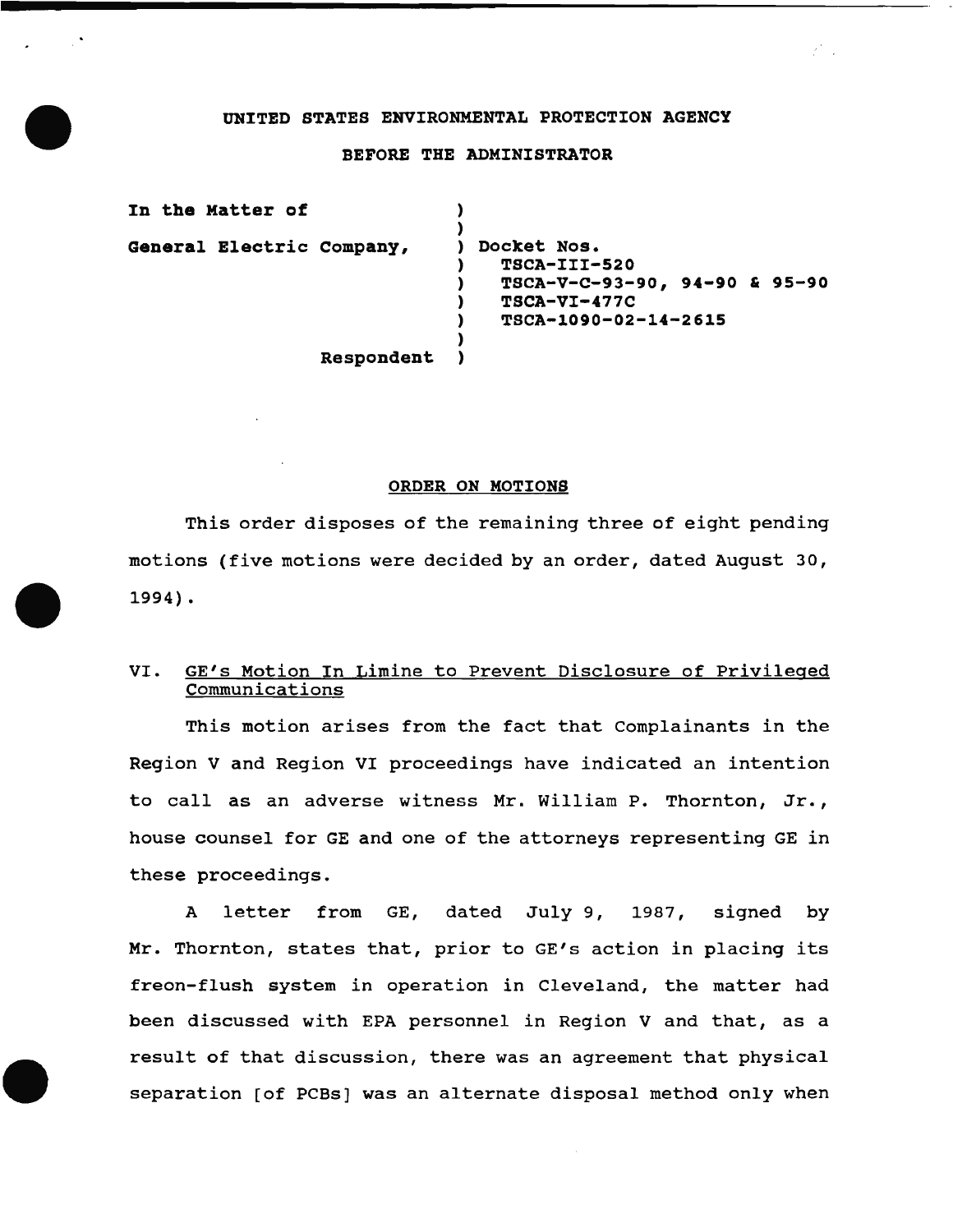used as an alternate to incineration or other approved disposal methods. In an affidavit submitted in connection with pre-trial motions in the Region IV proceeding, Mr. Thornton identified the Region V employee spoken to as Ms. Trish Poulton (Polston). GE's motion that Complainant be compelled to supply her current address and daytime telephone number so that she could be subpoenaed to appear at the hearing was denied in the mentioned order, dated August 30, 1994, on Privacy Act grounds.

In the present motion, GE quotes from the Region V initial and amended pre-hearing exchanges and from the Region VI prehearing exchange:

# Region V (First Prehearing Exchange)

Mr. Thornton will be called to testify by Complainant as an adverse witness. He is expected to testify with regard to his knowledge of TSCA, U.S. EPA Regulations and his communications with U.S. EPA and others as to the requirements of the PCB Rule.

### Region V (Amended Prehearing Exchange)

Mr. Thornton may also be questioned concerning Respondent's PCB transformer disposal process prior to its operation of the solvent distillation system, as well as his role in Respondent's decision to go forward with the operation of the solvent distillation systems that is the subject of these actions.

#### Region VI

Mr. Thornton is considered an adverse or hostile witness; Mr. Thornton will be called to testify as to<br>his contacts with federal, state, and local contacts with federal, state, and authorities (as well as others to the extent that such information is not claimed privileged) concerning the alleged violations.

GE says that certain conversations with "others" are likely to pertain to legal advice given by Mr. Thornton to his clients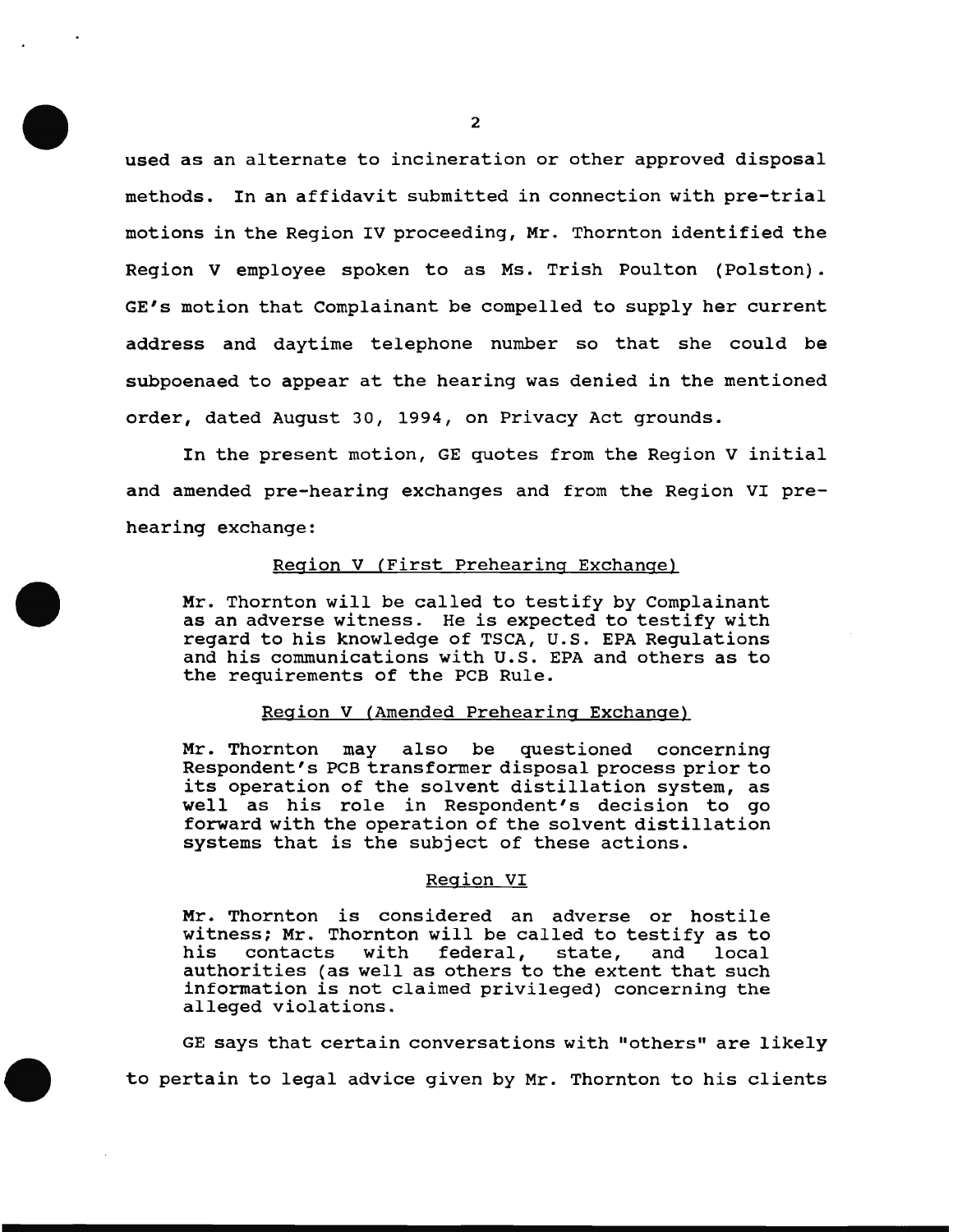at GE in the performance of his duties as "in-house" counsel and that such information is strictly protected by the attorneyclient privilege (Motion at 2). Moreover, GE asserts that the privilege applies to a communication between the attorney and client where the communication relates to a fact of which the attorney was informed by the client for the primary purpose of securing a legal opinion, legal services, or assistance in a legal proceeding, and the privilege has not been waived by the disclosure of the information. Broadly, GE asserts that the attorney-client privilege applies as a bar to eliciting information about the communication where the witness' knowledge is solely derived from the communication, and may be asserted to prevent either direct questions about the communication, or indirect questions about facts which the witness has learned solely because of the confidential communication (Motion at 3).

Accordingly, GE says that it intends to assert the attorney-client privilege, if Complainant questions Mr. Thornton about communications pertaining to legal advice given by Mr. Thornton to his clients at GE where the privilege has not been waived by prior disclosure. GE seeks an order in limine precluding the testimony of Mr. Thornton concerning any communication subject to the attorney-client privilege.

Opposing the motion, Complainant points out that, although Mr. Thornton was not listed as a prospective witness by GE, GE is claiming,, as it did in the Region IV proceeding, to have relied upon advice allegedly received by Mr. Thornton in a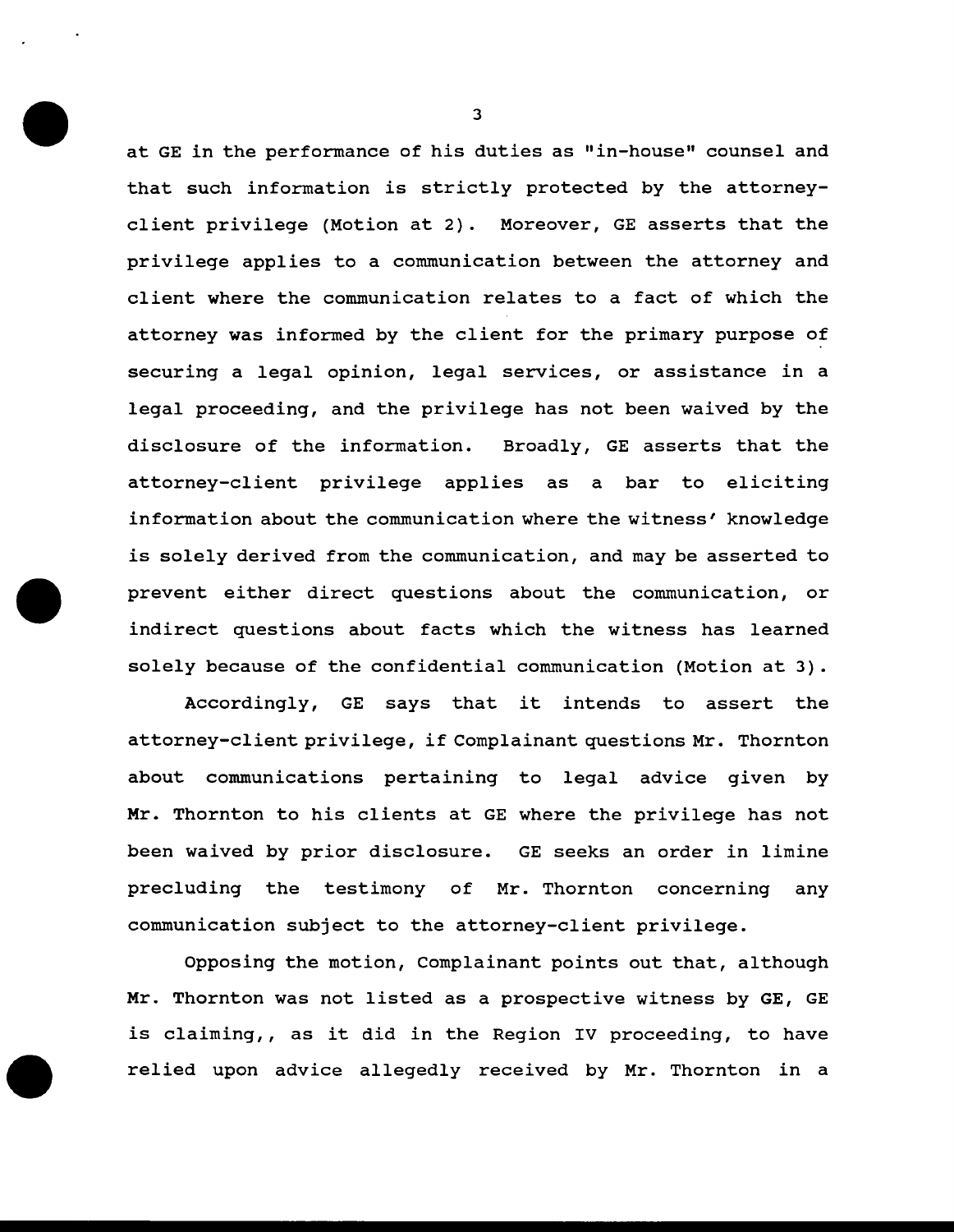telephone conversation with Region V (Response, dated August 12, 1994). Complainant further points out that, if this advice was not passed along to the managers and operators of GE's solvent distillation systems, it could not have been relied upon by GE and, consequently, would be immaterial (Response at 4). In short, Complainant says that by claiming to have received and relied upon the alleged advice, GE cannot now invoke the attorney-client privilege to avoid cross-examination on the matter.

## D I S C U S S I O N

This motion may readily be decided. The fact of the advice allegedly received by Mr. Thornton from Region V and the extent to which this advice was considered or incorporated into any opinion or legal advice which Mr. Thornton may have rendered to GE personnel have been placed in issue by GE. Accordingly, as to these issues, the attorney-client privilege, which applies to the client rather than the attorney, has been waived.\*

In the mentioned order, dated August 30, 1994, GE was given the opportunity to reconsider its decision not to call Mr. Thornton as a witness. If Mr. Thornton does appear as a

4

-=-..

It is noted that in responding to the Agency's subpoena in Region III, GE stated "(t)he reason for terminating the use of the system was a weighing of the risk of continuing the use *in* view of legal advice on one hand that no permit was required to operate the system as against the position . . . of EPA on the other hand that a permit was required to operate the still" (Response to TSCA Subpoena No. 246, undated, at 1).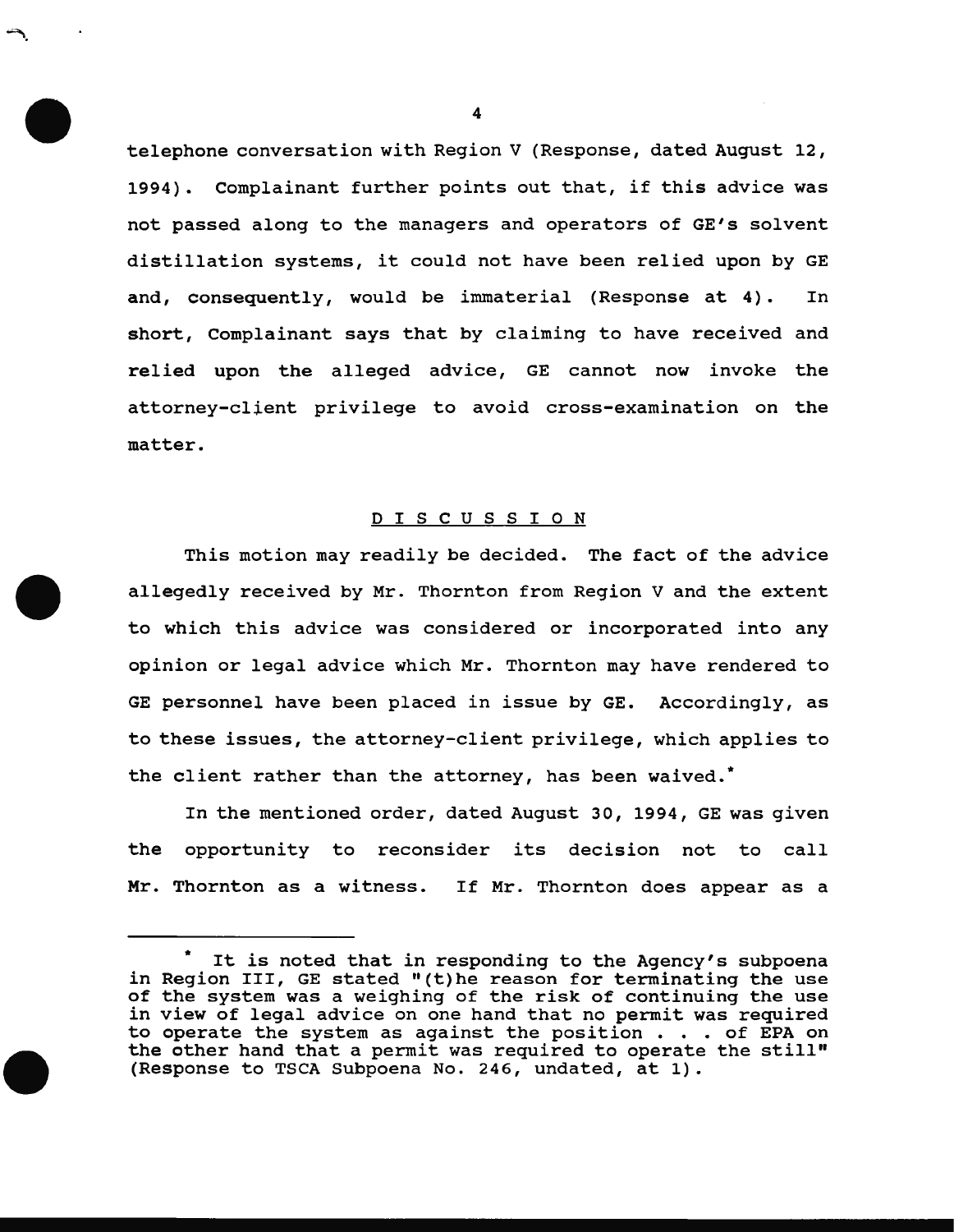witness, his testimony may be limited to the fact of the telephone conversation allegedly conducted with Region V (Ms. Polston) prior to placing the freon-flush systems in operation and the extent to which this advice was relied upon by Mr. Thornton in counseling or advising his GE clients. GE obviously hasn't waived the attorney-client privilege as to other communications to, or advice received from, Mr. Thornton. Moreover, a .wide ranging inquiry into Mr. Thornton's knowledge of PCB regulations appears designed more to harass and embarrass rather than to elicit useful information and will not be allowed. These constraints may be implemented through appropriate objections at the hearing.

GE's motion for an order precluding Mr. Thornton's testimony as to any communication subject to the attorney-client privilege is denied in part and granted in part as indicated.

## VII. GE's Motion to Amend Its Answer

Under date of August 5, 1994, GE submitted a motion to amend its answer in the Region III proceeding, TSCA-III-520, so as to deny that it drained and flushed transformers on the dates and in the amounts alleged in para. 16 of the complaint. Paragraph 16 of the complaint alleged that between May 16, 1987, and October 29, 1987, GE on 32 separate days disposed of PCB transformers which had been flushed with freon. The days upon which the draining and flushing occurred and the number of gallons processed were listed. This allegation was apparently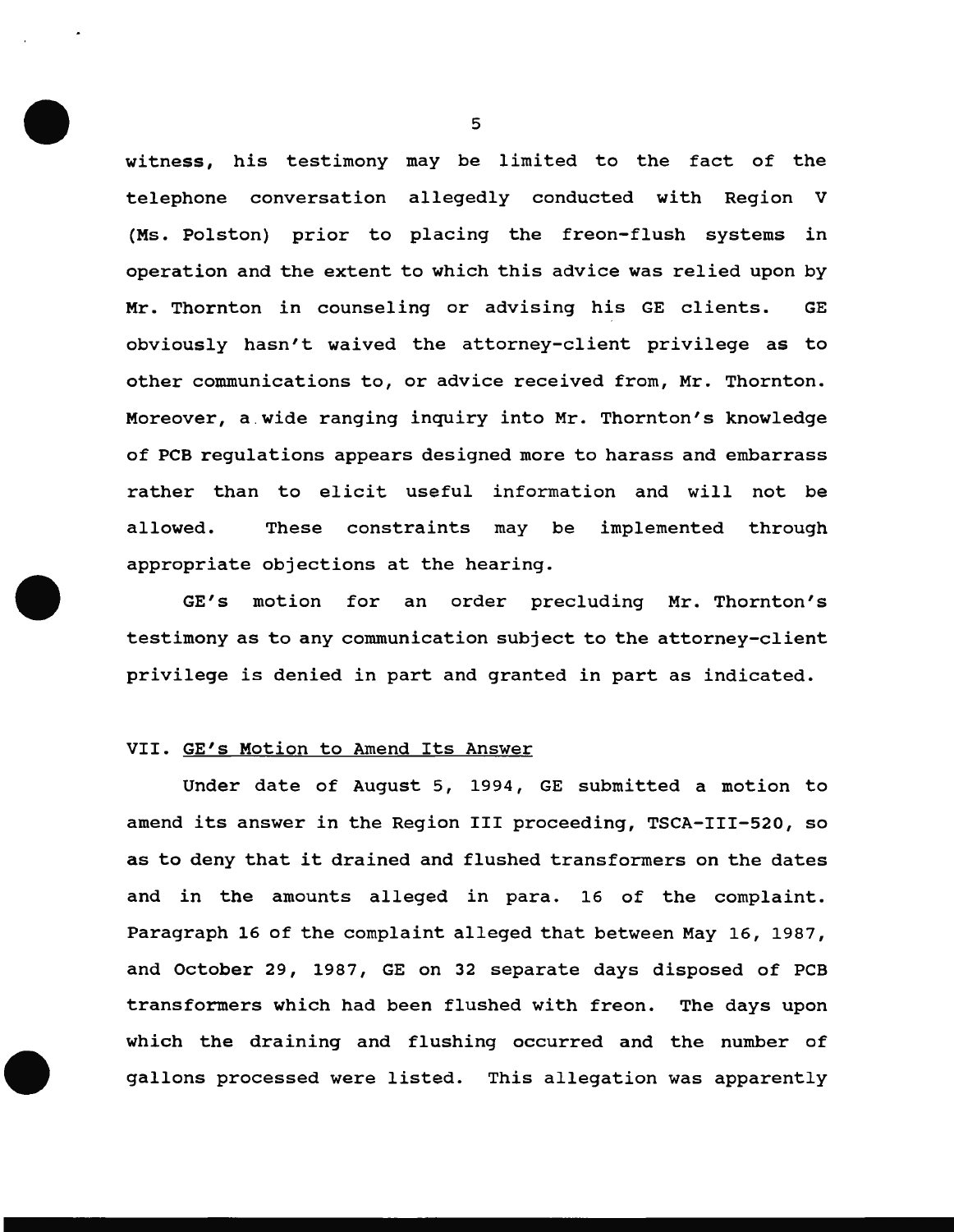based on data supplied by GE in response to a subpoena {GE's undated response to TSCA Subpoena No. 246).

In its answer, dated October 17, 1990, GE stated: "Respondent admits that the days and the amounts of gallons processed on those days are as alleged in Paragraph 16" {Id at 4) •

In its motion to amend its answer, GE asserts that the 32 days upon which the complaint alleged "draining and flushing" occurred correspond to "out-of-service" dates for the transformers listed in the tally sheet provided by GE. The motion asserted that these days do not represent: "{1) the days on which GE "desposed" of the transformers; { 2) the days on which draining or flushing occurred; or (3) the days on which GE operated its solvent distillation system." Therefore, GE says that it is moving to amend its answer to correct this "misunderstanding." The mentioned "tally sheet" is attached to the motion.

Complainant vehemently opposes the motion (Response, dated August 12, 1994). Recognizing the rule that leave to amend a pleading "shall be freely given when justice so requires," Complainant contends that this case represents the exception. Complainant points out that the schedule in para. 16 of the complaint was based on information provided by GE in response to a subpoena; that GE's response to the subpoena was signed by William P. Thornton, Jr., one of the attorneys representing GE in these proceedings; that GE admitted the specific dates of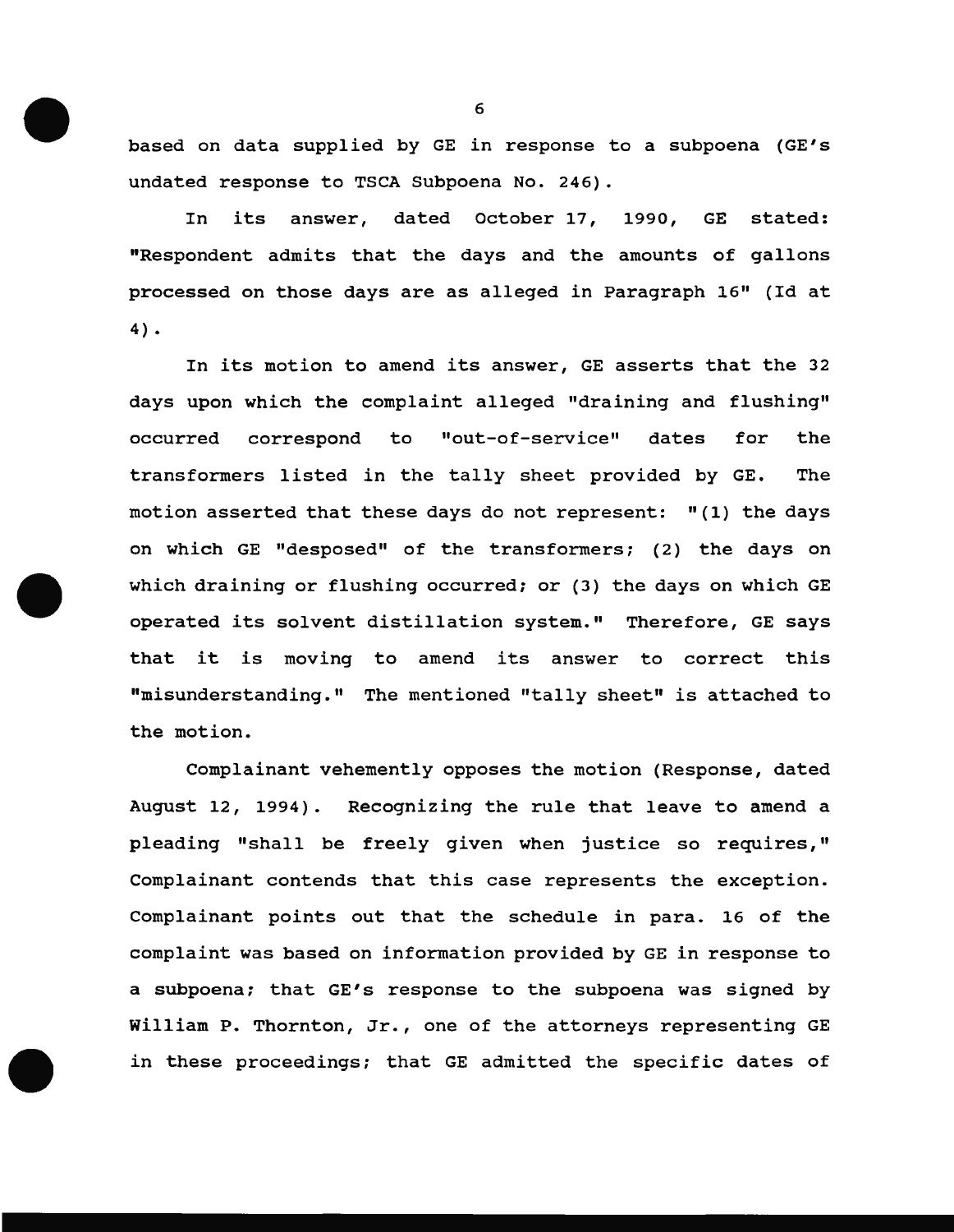operation of the solvent distillation system in its answer to the complaint; that GE identified no factual issues for trial when Complainant moved for an accelerated decision on liability thus enabling the ALJ to find GE liable for violations of 40 CFR § 761.60(a) as "alleged in the complaint;" and that GE has offered no explanation or reason for seeking to repudiate "judicial admissions," which have stood for over four years, [some] four weeks prior to trial (Opposition at 4-6). Complainant asserts that any misunderstanding was GE's, not Complainant's and argues that, because the motion is untimely and, if granted, would severely prejudice Complainant, the motion must be denied (Response at 13).

# D I S C U S S I O N

The general rule is that administrative pleadings are "liberally construed and easily amended." In re Port of Oakland and Great Lakes Dredge and Dock Company, MSPRA Appeal No. 91-1 (EAB, August 5, 1992), slip opinion at 41). Moreover, mere delay is seldom, if ever, a sufficient reason for denying a motion to amend. See, e.g., In re Asbestos Specialists, Inc., TSCA Appeal No. 92-3 (EAB, October 6, 1993) and In re Spang and Company, Inc., Docket Nos. EPCRA-III-037 and -048 (Order Granting Motion to Amend Complaint, April 9, 1992).

Motions to amend pleadings, offered on the eve of trial, which would substantially expand the scope of the trial or alter the nature of defenses, have, however, been denied. In re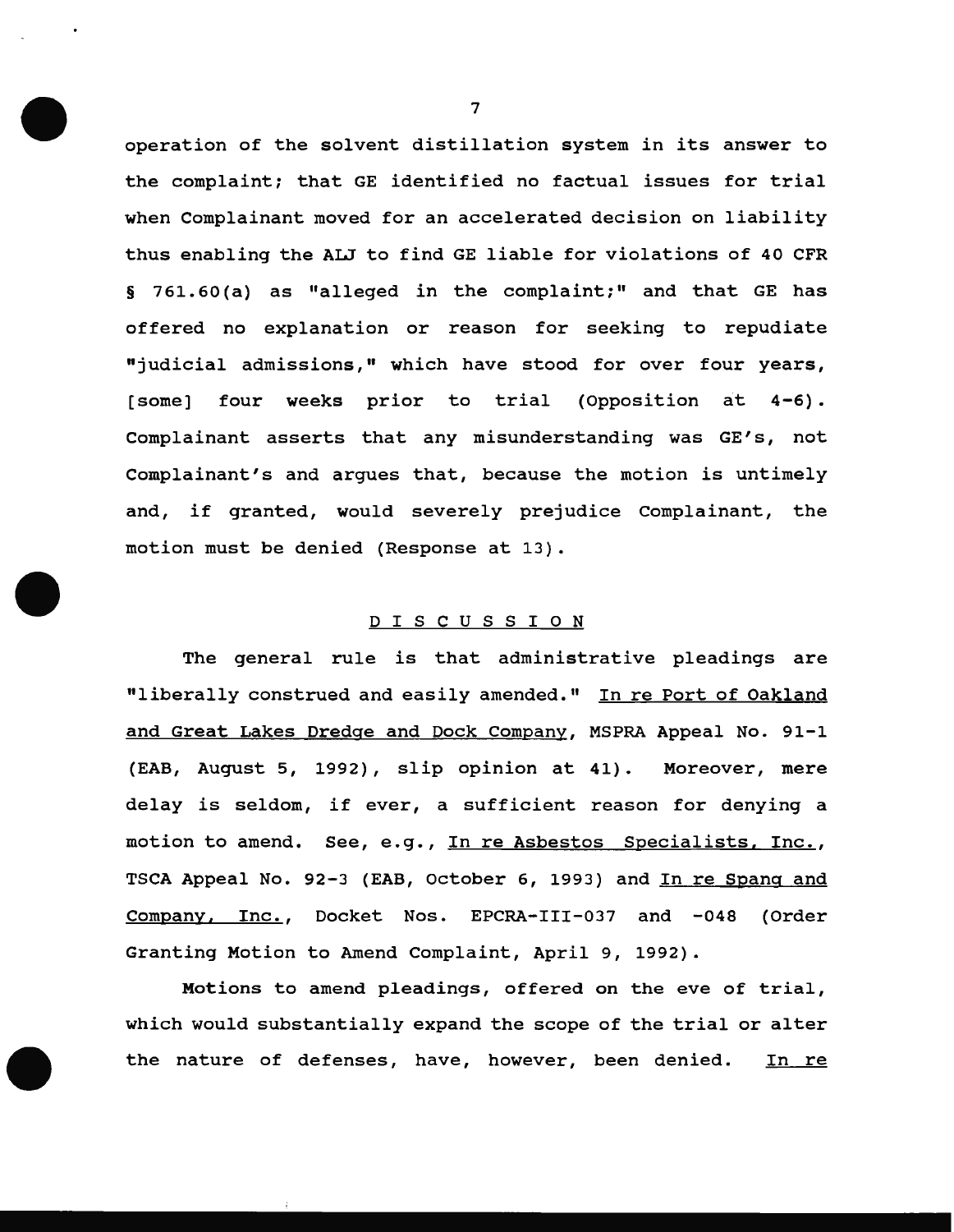Everwood Treatment Co., Inc. and Carry W. Thigpen, Docket No. RCRA-IV-92-15-R (Order Denying Motion to Amend Complaint, July 28, 1993). Because of GE's failure to offer any reason or explanation for moving to amend its answer so near the trial date, this rule could be applied here. It is my conclusion, however, that it is inappropriate to assess a penalty based on processing dates which may have no relation to reality. GE's motion to amend its answer will be granted. Complainant may, however, move for a continuance which would have the effect of severing the Region III proceeding from the remaining proceedings.

# VIII. Complainant's Motion to Consolidate Regional Complainant's Pre-hearing Exchanges

By this motion, Complainant seeks consolidation of the prehearing exchanges filed by Regions III, V, VI and X. The purpose of the motion is to enable Complainant to offer at trial evidence in any of the four consolidated cases any evidence identified in the Region III, V, VI or X pre-hearing exchanges.

GE has not responded to the motion and it will be granted.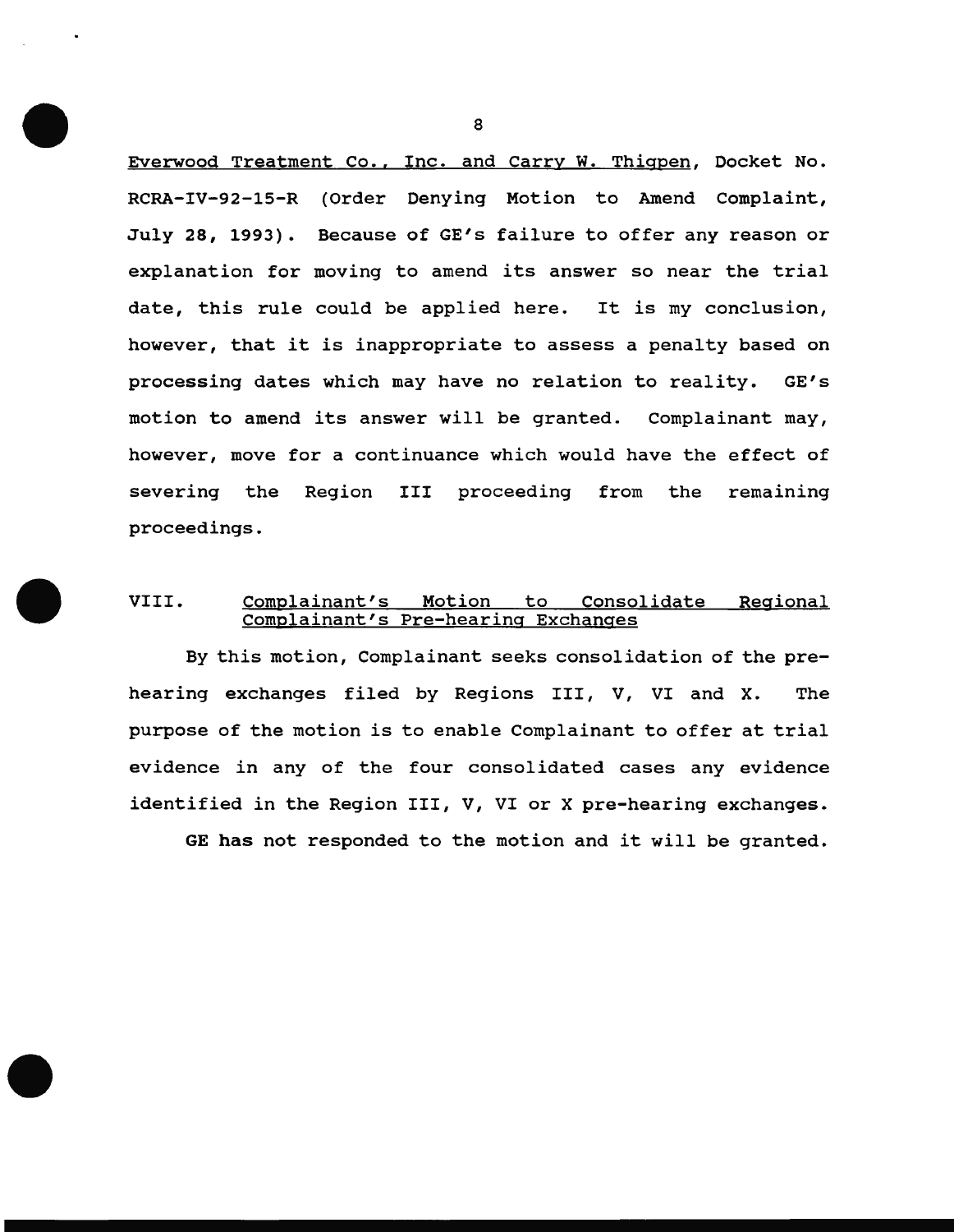#### 0 R DE <sup>R</sup>

- VI. GE's motion for an order precluding Mr. Thornton's testimony as to any communication subject to the attorneyclient privilege is denied in part and granted in part as indicated.
- VII. GE's motion to amend its answer in Docket No. TSCA-III-520 is granted. Complainant, in that proceeding, however, may move for a continuance. Such a motion will have the effect of severing the Region III proceeding from the remaining proceedings.
- VIII.Complainant's motion to consolidate pre-hearing exchanges is granted.

Dated this  $\sqrt{2}$  day of September 1994.

<u>nssen</u> Sperfer T. Ni ssen

Administrative Law Judge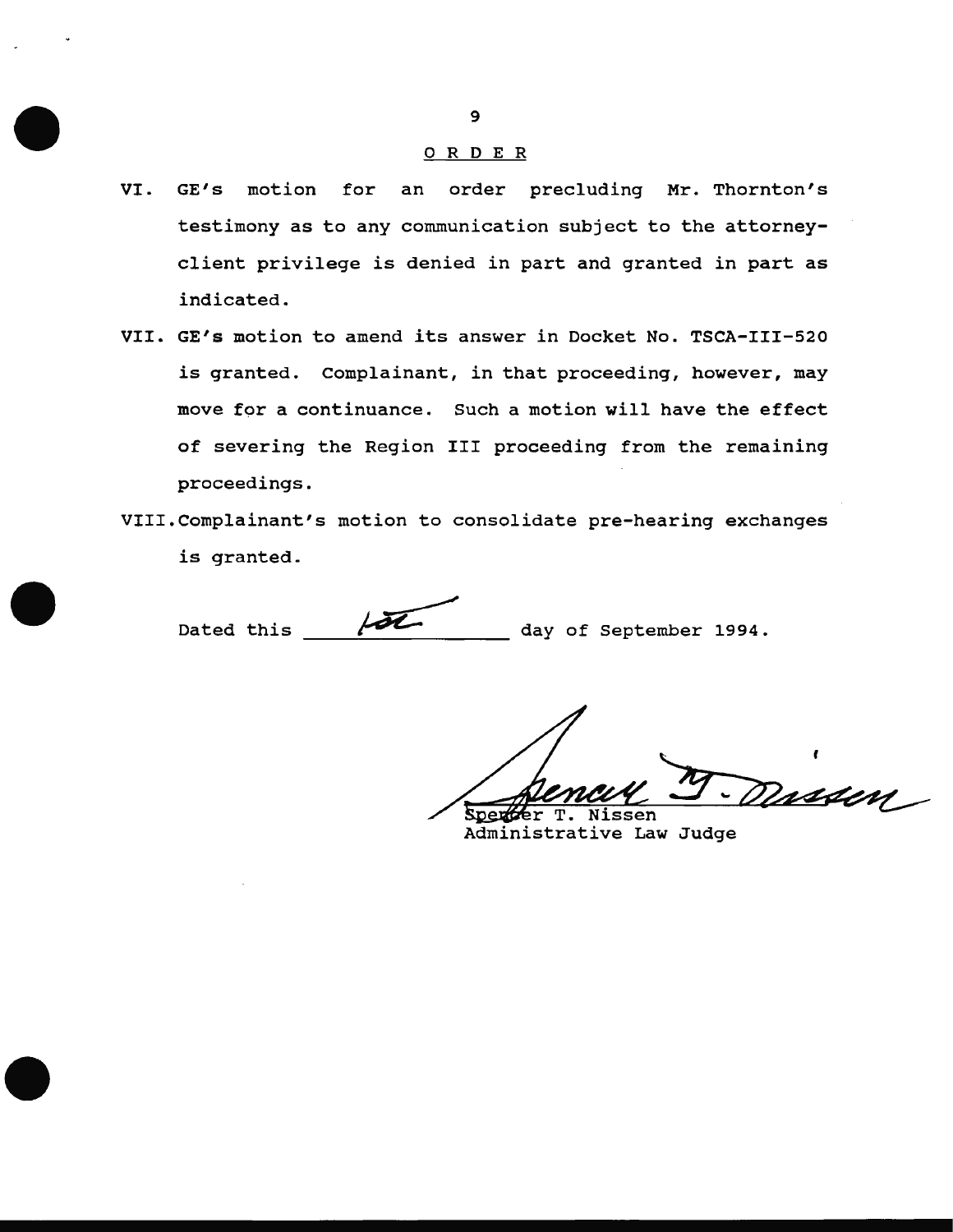#### CERTIFICATE OF SERVICE

This is to certify that the original of this ORDER ON MOTIONS, dated September 1, 1994, in re: General Electric Company, Dkt. Nos. TSCA-III-520, TSCA-V-C-93-90, 94-90 & 95-90, TSCA-VI-477C and TSCA-1090-02-14-2615, was mailed to the Regional Hearing Clerk, Reg. III, and a copy was mailed to the Complainants and Regional Hearing Clerks, Regs. V, VI & X, and to Respondent (see list of addressees).

Itelen J. Handon

Helen F. Handon Legal Staff Assistant

COPY ALSO FAXED

COPY ALSO FAXED

COPY ALSO FAXED

COPY ALSO FAXED

DATE: September 1, 1994

#### ADDRESSEES:

William P. Thornton, Jr., Esq. General Electric Co. One River Road Schenectady, NY 12345

Cara S. Jablon, Esq. McKenna & Cuneo 1575 Eye Street, NW Washington, DC 20005

Stanley H. Abramson, Esq. James c. Snyder, Jr., Esq. King & Spalding 1730 Pennsylvania Avenue, NW Washington, DC 20006-4706

Benjamin M. Cohan, Esq. Office of Regional Counsel U.S. EPA, Region III 841 Chestnut Building Philadelphia, PA 19107

Richard Wagner, Esq. Office of Regional Counsel U.S. EPA, Region V 77 West Jackson Boulevard Chicago, IL 60604